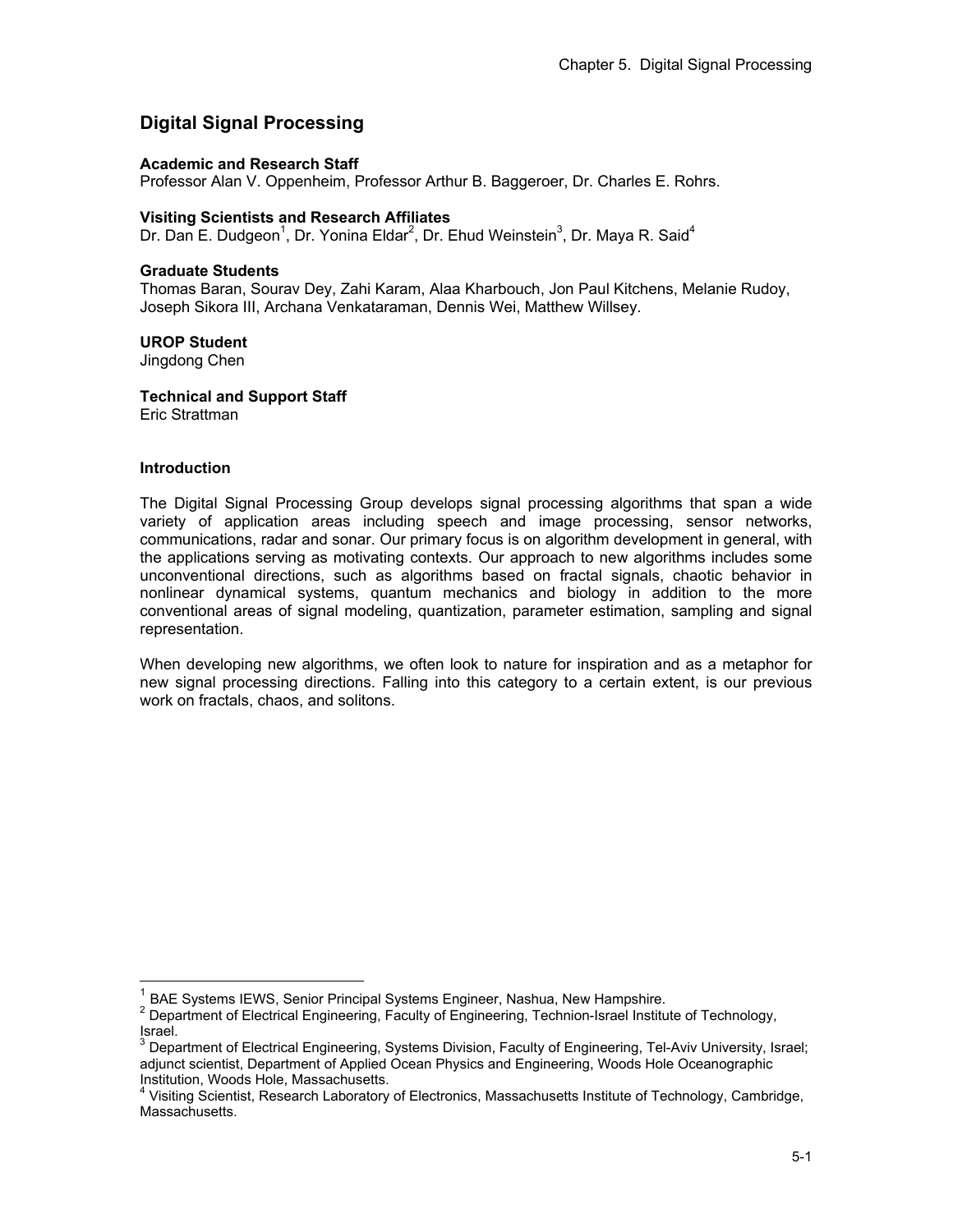## **1. Design and Implementation of Efficient Sampling Rate Conversion Systems**

#### **Sponsors**

MIT Lincoln Laboratory Signal Processing Research P.O. No. 3077828 Army Research Laboratory (ARL) Collaborative Technology Alliance Contract RP6891 BAE Systems, Inc. P.O. No. 112991 Texas Instruments, Inc. Leadership University Program Bose Corporation

### **Project Staff**

Thomas Baran, Professor Alan V. Oppenheim

Sampling rate conversion plays a central role in practical realizations for many discrete-time systems. The process pervades applications involving oversampled analog-to-digital and digitalto-analog converters and is also the enabling component for a wide array of multi-rate signal processing algorithms. This project examines techniques for designing and implementing efficient sampling rate conversion systems.

Recent focus has been directed toward investigating efficient implementations for these systems. Drawing on earlier research into combining folded and polyphase structures, we have arrived at a rate-conversion structure which requires one multiplier for each unique value taken on by the impulse response of the filter. This structure therefore takes advantage of any recurring value in the impulse response and is applicable to time-symmetric filters. All multipliers are implemented at the slower of the input and the output sampling rate, and the number of required compressor blocks is the same as that of a comparable polyphase structure. We are also exploring flow graph theorems which make correspondences between rate-conversion structures, a topic which may be applicable to the design of interleaved A/D conversion systems.

## **2. Data-Dependent Randomized Sampling and Filtering**

### **Sponsors**

Texas Instruments, Inc. Leadership University Program National Defense Science and Engineering Graduate Fellowship (NDSEG) BAE Systems, Inc. P.O. No. 112991

### **Project Staff**

Sourav Dey, Professor Alan V. Oppenheim

Our work explores the use of data-dependent randomization to decrease the complexity of sampling and filtering, two of the most basic signal processing techniques. Though certain randomization techniques have been explored in the literature, they largely consider randomization in continuous-time that is independent of the input signal. By contrast, in our work we propose a discrete-time framework for data-dependent randomization. Using prior information about the input power spectrum, we propose to tune randomized sampling and filtering so that the resulting error is minimized. The techniques developed can be used to achieve a better complexity versus accuracy tradeoff in signal processing systems, particularly ones where there is a constraint on sampling rate or filter multiplies.

We have developed a model of discrete-time randomized sampling as a method to mitigate the effects of aliasing when sampling below the Nyquist rate. We have constructed two distinct randomized sampling architectures, simple randomized sampling and filtered randomized sampling, along with characterizations of the resulting sampling error. We also considered the design of non-white binary processes for use in randomized sampling. The work on these topics is largely summarized in two papers, [1], [2].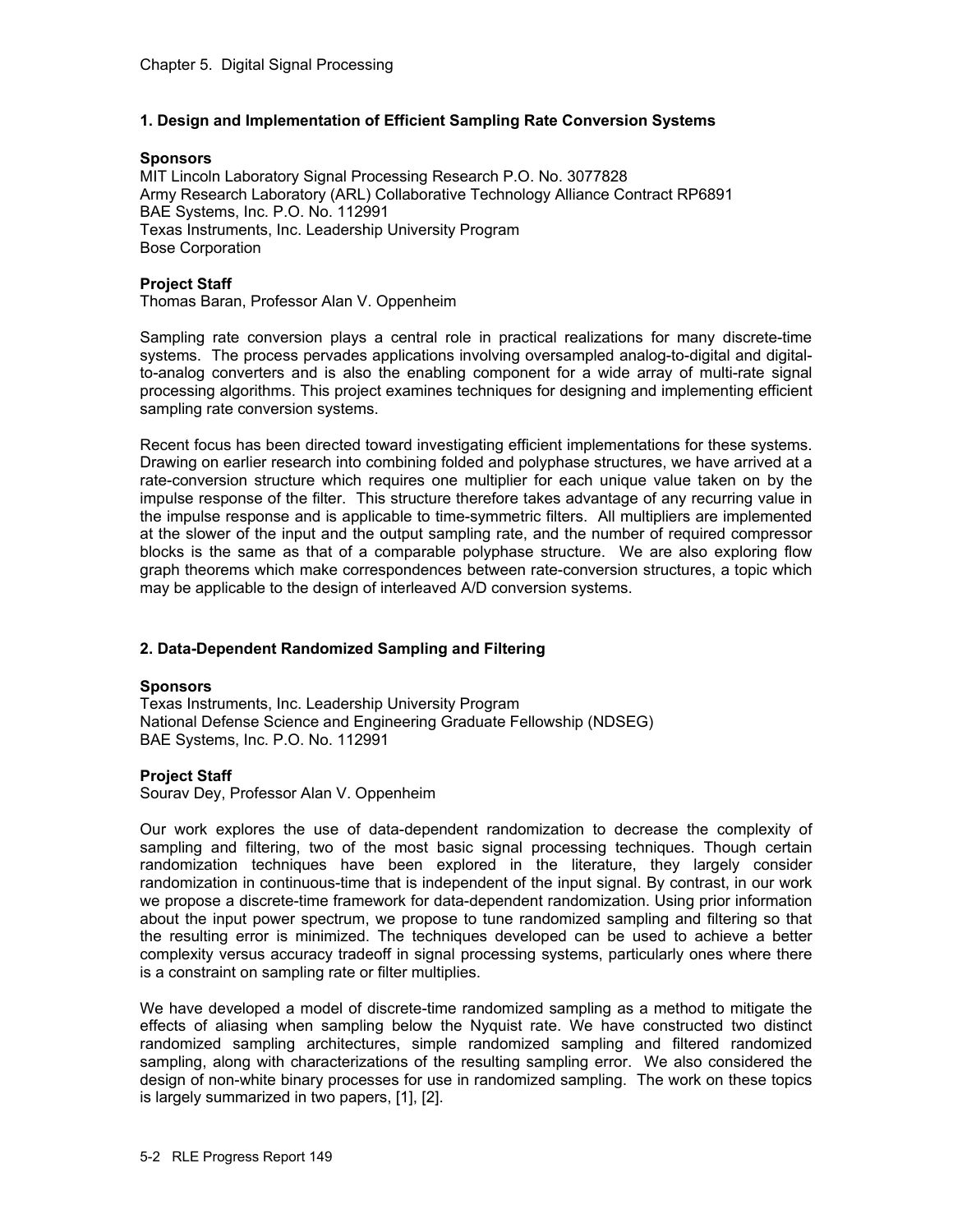In addition to sampling, we have been exploring the randomization of filter coefficients in LTI filters as a method to reduce coefficient quantization error. To this end, we have developed a method of binary randomized filtering, where each filter coefficient is replaced with a binary process, as a low-complexity approximate filtering technique. The design of binary vector processes for use in binary randomized filtering has been considered and we are currently characterizing the limits and scaling of this design. Simulation shows binary filtering to be an effective low-complexity filtering technique.

Applications of these randomized sampling and filtering techniques to matched filtering and compressive sensing are also being explored.

## **Bibiliography**

[1] Dey, Sourav and Alan Oppenheim. "Frequency-Shaped Randomized Sampling" *Proceedings of ICASSP*, Honolulu, HI, April 15-20, 2007.

[2] Boufounous, Petros. "Generating Binary Processes with All-Pole Spectra" *Proceedings of ICASSP*, Honolulu, HI, April 15-20, 2007.

### **3. A New Kernel for SVM MLLR based Speaker Recognition**

#### **Sponsors**

Texas Instruments, Inc. Leadership University Program BAE Systems, Inc. P.O. No. 112991 MIT Lincoln Laboratory Signal Processing Research P.O. No. 3077828

### **Project Staff**

Zahi Karam, Dr. William Campbell (Lincoln Labs)

Speaker recognition using support vector machines (SVMs) with features derived from generative models has been shown to perform well. Typically, a universal background model (UBM) is adapted to each utterance yielding a set of features that are used in an SVM.

In this project we consider the case where the UBM is a Gaussian mixture model (GMM), and maximum likelihood linear regression (MLLR) adaptation is used to adapt the means of the UBM. We examine two possible SVM feature expansions that arise in this context: the first, a GMM supervector constructed by stacking the means of the adapted GMM and the second consists of the elements of the MLLR transform. We examine several kernels associated with these expansions. We show that both expansions are equivalent given an appropriate choice of kernels. Experiments performed on the NIST SRE 2006 corpus clearly highlight that our choice of kernels, which are motivated by distance metrics between GMMs, outperform ad-hoc ones. We also apply SVM nuisance attribute projection (NAP) to the kernels as a form of channel compensation and show that, with a proper choice of kernel, we achieve results comparable to existing SVM based recognizers.

### **4. A Bacterial Algorithm for Surface Mapping Using A Markov Modulated Markov Chain Model of Bacterial Chemotaxis**

### **Sponsors**

BAE Systems, Inc. P.O. No. 112991 MIT Lincoln Laboratory Signal Processing Research P.O. No. 3077828 Texas Instruments, Inc. Leadership University Program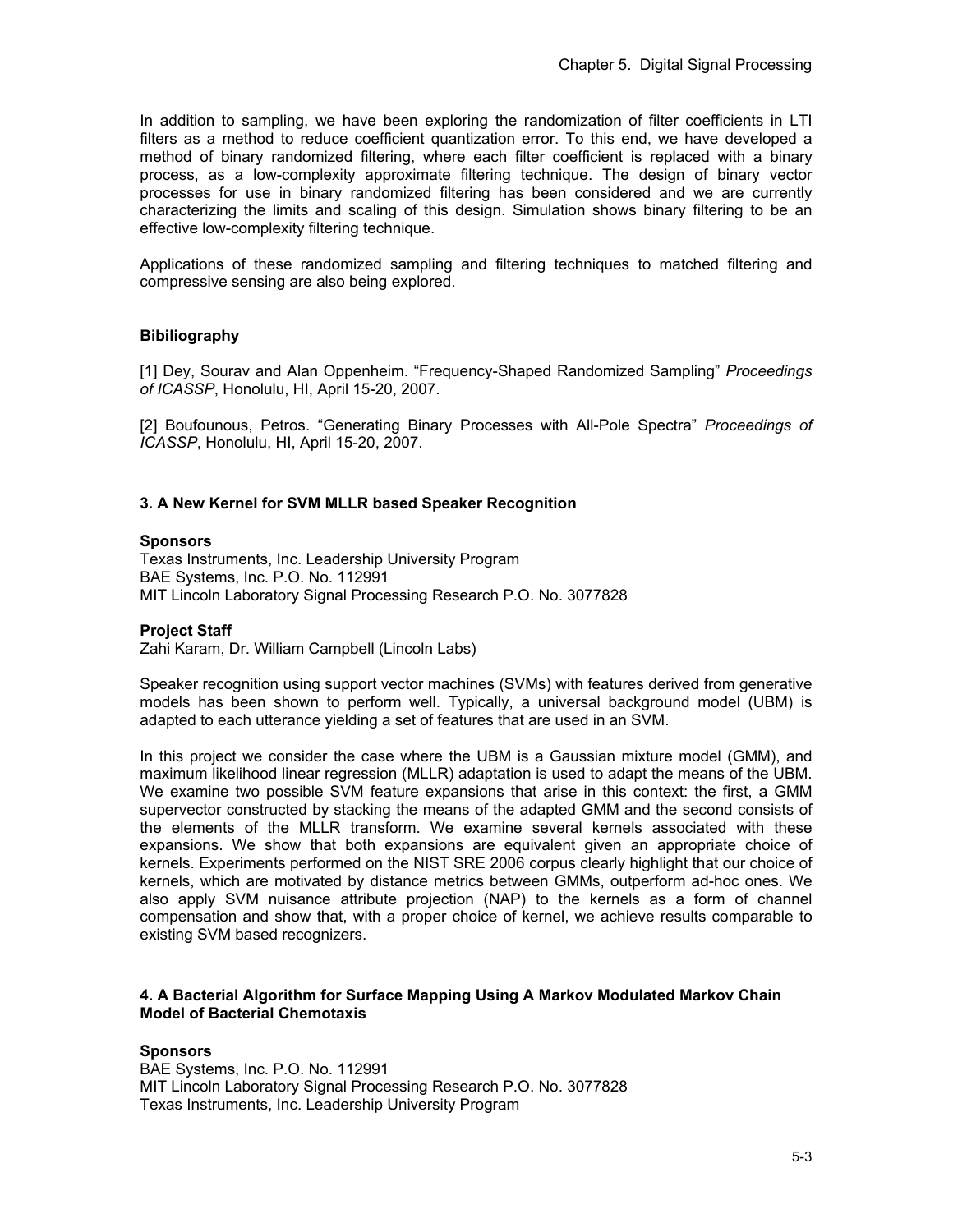#### **Project Staff**

Alaa Kharbouch, Dr. Maya R. Said, Professor Alan V. Oppenheim

Bacterial chemotaxis refers to the locomotory response of bacteria to chemical stimuli, where the general biological function is to increase exposure to some substances while reducing exposure to others. We introduce an algorithm for surface mapping based on a model of the biological signaling network responsible for bacterial chemotaxis. The algorithm tracks the motion of a bacteria-like software agent, referred to as a bacterial agent, on an objective function. Results from simulations using one- and two-dimensional test functions show that the surface mapping algorithm produces an informative estimate of the surface, revealing some of its key characteristics. We also developed a modification of the algorithm in which the software agent is given the ability to reduce the value of the surface at locations it visits (analogous to a bacterium consuming a substance as it moves in its environment) and show that it is more effective in reducing the surface integral within a certain period of time than a bacterial agent lacking the ability to sense surface information or respond to it.

### **5. Array processing / Passive SONAR research**

### **Sponsors**

MIT Lincoln Laboratory, Lincoln Scholars Program

#### **Project Staff**

Jon Paul Kitchens, Professor Arthur Baggeroer, Dr. Stephen Kogon, Dr. Shawn Kraut.

This research involves analyzing the mean-squared error performance of acoustic vector sensor arrays under modeling errors. When used to estimate direction-of-arrival, these novel arrays have several theoretical benefits over arrays of omni-directional microphones. In practice, however, their performance may be limited by incorrect model parameters or "mismatch." To understand the practical limits of vector sensor arrays, we seek to model and bound their meansquared error under mismatch. These tighter performance bounds should allow more realistic design and performance prediction before construction, as well as improved analysis afterward.

Additional research concerns multiple-target tracking using bearing-only measurements. These measurements, provided by many passive SONAR systems, produce tracks that cross and fade frequently. Track association based on a single epoch is problematic because crossing or fading events may persist, while alternatives to single-epoch tracking seem computationally infeasible. Our research proposes two tracking stages, each using single-epoch association. This scheme requires only modest computation and shows improved association through fades and crossings.

### **6. Signatures of Walking Humans Using Passive and Active Acoustic Sensors**

#### **Sponsors**

Army Research Laboratory (ARL) Collaborative Technology Alliance Contract RP 6891 Georgia Institute of Technology Award No. E-21-6RT-G2

### **Project Staff**

Melanie Rudoy, Jingdong Chen, Dr. Charles E. Rohrs

This research aims to characterize the signature of a walking human target using passive acoustic and active ultrasound sensor data. The ability to detect moving human targets is crucial in many applications, ranging from intrusion detection to automotive safety systems to situational awareness enhancement in military applications. Video monitoring and machine vision methods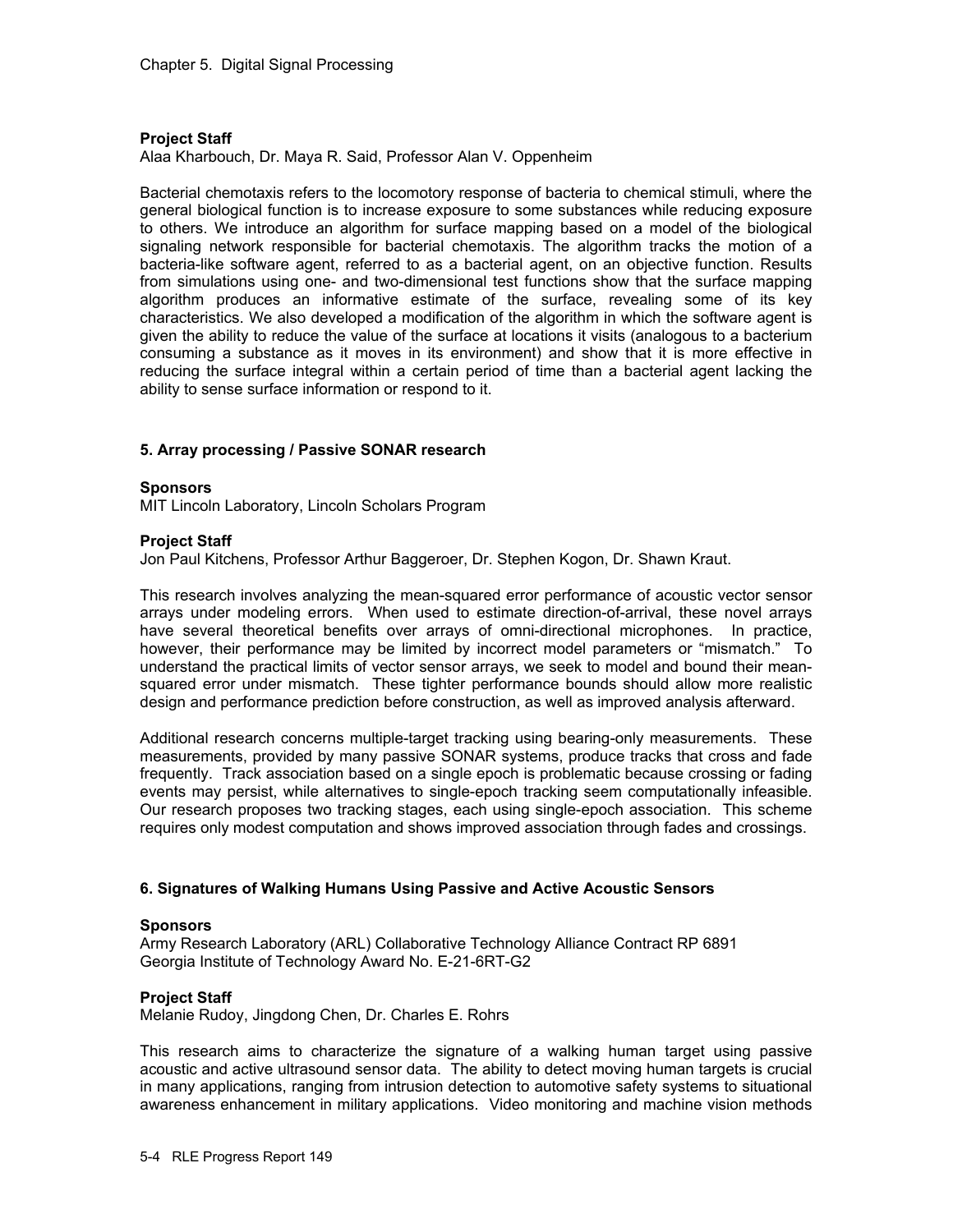are among the best of current approaches, but require careful calibration and are expensive, whereas low-cost, low-energy and rapidly deployable systems are often desired. It was previously shown that passive acoustic and seismic sensors can be used to characterize the signature of a human footstep. This project seeks to develop more robust signatures by combining data from both passive and active acoustic sensors. Systems based on the fusing of these two independent sensor modalities can then be used for the detection of walking subjects and the discrimination of different people.

One approach considered the development of a sensor fusion framework, in which three key signals of interest were extracted from the two data sources, corresponding to total footstep acoustic power, average velocity of the walker's torso, and average velocity of the target's legs. A non-stationary vector autoregressive (VAR) process with time-varying coefficients was then used to describe the evolution for these three signals over time, and successfully captured the physical correlations between them, creating a natural data fusion across different sensor modalities. A set of features derived from the parameters of the VAR model was studied, which in turn were used to train a detection system based on a linear support vector classifier using real data.

## **7. Sound Wave Propagation around Underwater Seamounts**

#### **Sponsors**

Office of Naval Research, ONR contract No. N00014-04-1-0124

### **Project Staff**

Joseph Sikora III, Professor Arthur B. Baggeroer

Our research involves testing the accuracy of numerical models of sound propagation in long, range-dependent ocean waveguides using experimental data. In particular, we are focused on how acoustic models predict the scatter field of underwater mountains (seamounts). This research will improve our knowledge of underwater acoustics, and has direct applications in underwater communications, tomography, military applications, and enforcing the comprehensive test ban treaty.

The NPAL 2004 BASSEX experiment was conducted to measure the scatter field of a typical seamount. The Kermit-Roosevelt seamount complex is a pair of seamounts in the central Pacific Ocean, chosen as representative of typical ocean seamounts and because they are relatively isolated. Acoustic point sources were moored approximately 600 km south of the seamounts. A hydrophone array was towed around the seamounts to listen to the sources and measure the scatter field of the seamount. This data was processed using conventional and adaptive beamforming techniques. The results are being compared with numerical models including ray tracers, C-SNAP (coupled-mode), and RAM (parabolic approximation).

### **8. Bilinear Sampling of Continuous-Time Signals for Matched Filtering Applications**

#### **Sponsors**

Texas Instruments, Inc. Leadership University Program BAE Systems, Inc. P.O. No. 112991 MIT Lincoln Laboratory Signal Processing Research P.O. No. 3077828

### **Project Staff**

Archana Venkataraman, Professor Alan V. Oppenheim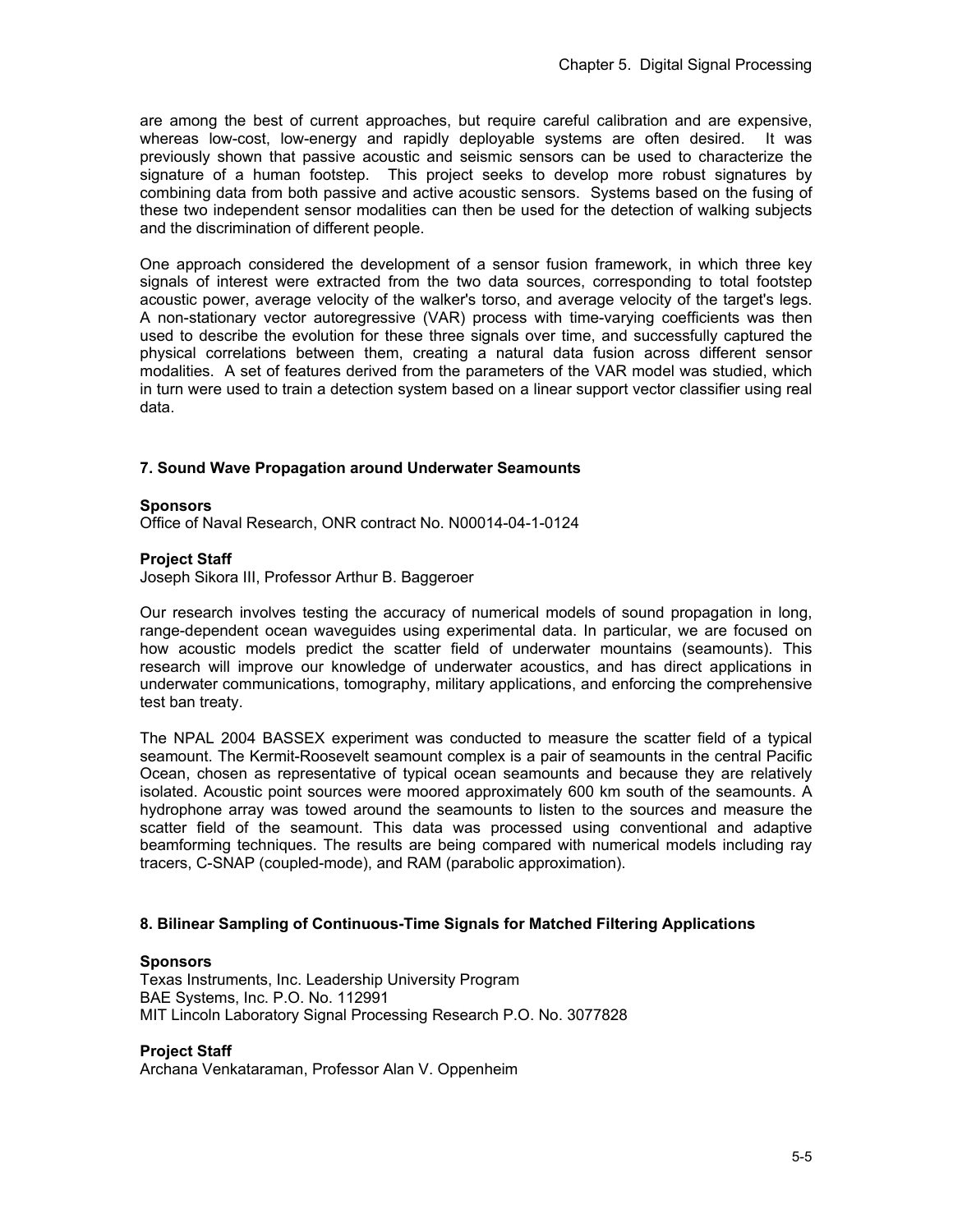Matched filtering is an important technique in signal processing. Among the many matched filtering applications is detecting the presence of a desired signal based on analyzing a noisecorrupted received signal. Under certain conditions, the optimal decision rule reduces to comparing the inner product of the desired and received signals with some threshold value. One commonly used method for computing the inner product is by Nyquist sampling of the two continuous-time signals and taking the inner product of the resulting discrete-time sequences. However, Nyquist sampling requires that the signals be appropriately band-limited. Consequently, it may not be possible to represent potentially important high-frequency information. This work explores an alternative method of sampling which uses the bilinear transform to map the jω-axis in the continuous-time S-plane onto the unit circle in the discrete-time Z-plane. Since the entire frequency range is mapped from one domain to another, this representation eliminates the constraint on the signal bandwidth. We characterize the tradeoffs between Nyquist sampling and the bilinear transform as it applies to computing the inner product of two continuous-time signals. Simulation results indicate that for several classes of signals and for a fixed number of discretetime coefficients, the use of bilinear sampling to compute the inner product achieves a higher probability of detection than using Nyquist sampling.

## **9. Sampling Based on Local Bandwidth**

## **Sponsors**

BAE Systems, Inc. P.O. No. 112991 MIT Lincoln Laboratory Signal Processing Research P.O. No. 3077828 Texas Instruments, Inc. Leadership University Program

## **Project Staff**

Dennis Wei, Professor Alan V. Oppenheim

We are investigating the sampling of continuous-time signals according to local bandwidth, i.e., the local rate of variation of the signal. Many classes of signals, such as frequency-modulated signals, natural images, etc., can be suitably described in terms of local bandwidth. Intuitively, such signals should be sampled non-uniformly at a rate adapted to the local bandwidth, with a higher rate where the signal varies more quickly, and a lower rate where it varies more slowly. Sampling based on local bandwidth could offer a more efficient representation for signals that are locally bandlimited in some sense and are not globally bandlimited to a sufficiently low frequency.

To formalize the intuitive concept of local bandwidth, a model based on a class of time-varying lowpass filters has been considered. A sampling and reconstruction method was developed according to the properties of signals generated by such filters. However, the method does not result in perfect reconstruction for many signals belonging to this class, and it is therefore unsatisfying to interpret these signals as being locally bandlimited. The method does have the property that the reconstruction error decreases as the variation in the cut-off frequency becomes more gradual, as shown by an analytical bound and numerical simulations.

We have also examined an alternative model based on the time-warping of globally bandlimited signals. Under the alternative model, a signal is defined to be locally bandlimited if it can be mapped into a globally bandlimited signal through an invertible transformation of the time axis, referred to as a time-warping. The model is attractive since any locally bandlimited signal can be perfectly reconstructed from a set of non-uniform samples taken according to local bandwidth. A sampling strategy has been formulated in which a time-warping is sought to minimize the ratio of the energy of a signal above a given maximum frequency to its total energy. The determination of the optimal time-warping remains an open problem under investigation.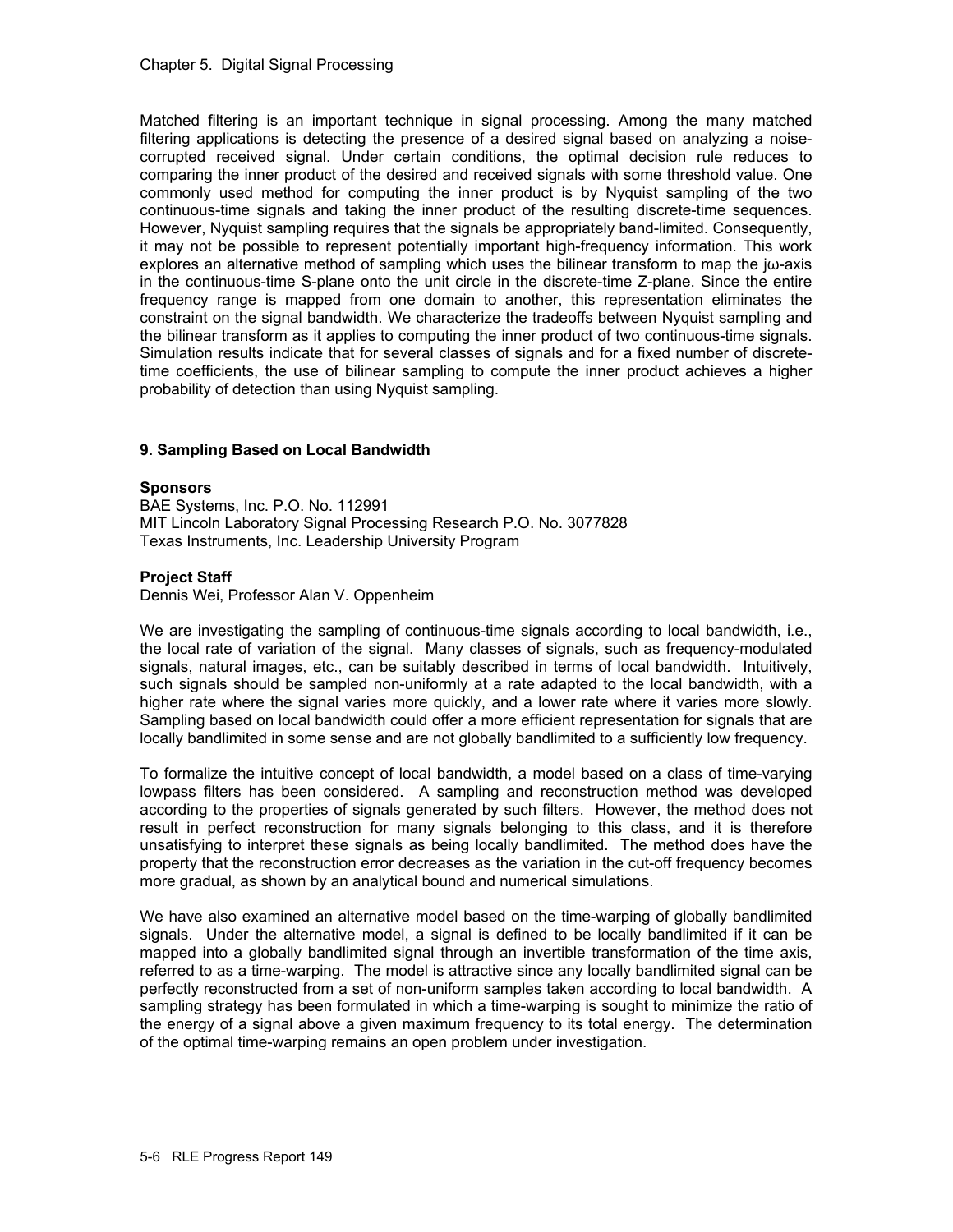## **10. Generating Sets of Quasi-Orthogonal Radar Waveforms Using Chaos Theory**

#### **Sponsors**

MIT Lincoln Laboratory Signal Processing Research P.O. No. 3041940

#### **Project Staff**

Matt Willsey, Dr. Kevin Cuomo, Professor Alan V. Oppenheim

With the development of faster A/D converters and waveform generators, it is now practical to use high-bandwidth, arbitrary waveforms in radar applications. Large sets of mutually-orthogonal, high-bandwidth waveforms can be generated so that multiple radars can simultaneously operate in the same frequency band. Each individual radar receiver can process its own return as well as the orthogonal returns from the other radars, which opens the possibility for developing algorithms that combine data from multiple radar channels. Due to the random nature of chaotic signals, this project addresses the development of a procedure for generating large sets (>50) of quasi-orthogonal radar waveforms using deterministic chaos.

Deterministic chaos is defined as a bounded, aperiodic flow with a sensitive dependence on initial conditions. There are many different types of chaotic systems, but in this project, we will generate waveforms from the well-studied Lorenz system. Each waveform from the Lorenz system can be fully characterized by three parameters (σ, b, and r) and a set of initial conditions,  $(x_0, y_0, z_0)$ . The parameter values combined with the method for selecting initial conditions greatly affect the autocorrelation properties and attractor shape for a particular waveform. This project analyzes how to determine both the parameter values and the method for selecting the initial conditions when generating chaotic waveforms, based on how effective these chaotic waveforms are as quasi-orthogonal radar waveforms.

## **Publications**

#### **Journal Articles, Published**

A.V. Oppenheim, "One Plus One Could Equal Three (and Other Favorite Cliches)," *IEEE Signal Processing Magazine* 23(6): 10-12 (2006).

#### **Meeting Papers**

P.T. Boufounos, "Generating Binary Processes with All-Pole Spectra", *Proceedings of ICASSP*, Honolulu, HI, April 15-20, 2007.

A.A. Kharbouch, M.R. Said, A.V. Oppenheim, "A Bacterial Algorithm for Surface Mapping Using A Markov Modulated Markov Chain Model of Bacterial Chemotaxis", *Proceedings of ICASSP*, Honolulu, HI, April 15-20, 2007.

S.R. Dey, A.V. Oppenheim, "Frequency-Shaped Randomized Sampling", *Proceedings of ICASSP*, Honolulu, HI, April 15-20, 2007.

S. Kraut, J. P. Kitchens, P. Bhadra, and B. Payne, "Two-stage Tracker for Improved Association with Bearing-only Measurements," paper presented at the Adaptive Sensor Array Processing Workshop, Lexington, MA, June 5 – 6, 2007.